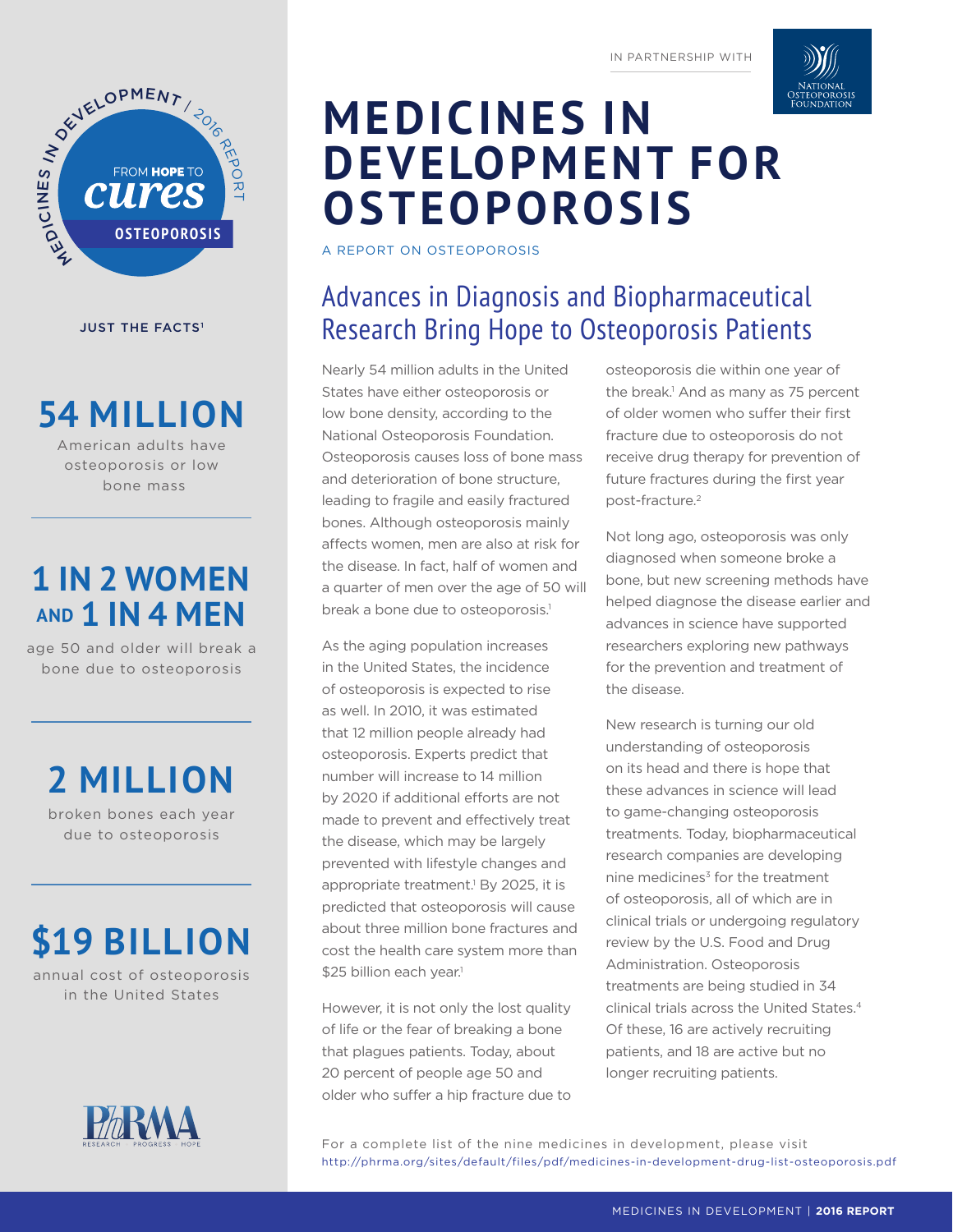#### **Closing the Gap in Osteoporosis Treatment:**  National Osteoporosis Foundation

**"MY MOTHER AND AUNT WERE DIAGNOSED WITH SEVERE OSTEOPOROSIS AND FRACTURES, AND I LEARNED THAT I, TOO, WAS AT HIGH RISK FOR FRACTURE. AFTER ACTIVE TREATMENT FOR THE PAST 15 YEARS, I AM CONFIDENT THAT I WILL BE ABLE TO PARTICIPATE IN PHYSICALLY DEMANDING ACTIVITIES FOR YEARS TO COME."**

**C. BERDON LAWRENCE**  NATIONAL OSTEOPOROSIS FOUNDATION TRUSTEE AND OSTEOPOROSIS PATIENT

Established in 1984, the National Osteoporosis Foundation (NOF) is the leading health organization dedicated to preventing osteoporosis and broken bones, promoting strong bones for life and reducing human suffering through programs of public and clinician awareness, education, advocacy and research.

NOF is focused on a single, unifying goal: protecting Americans from the pain, disability and loss of independence millions suffer every year as the result of broken bones. Osteoporosis causes two million broken bones every year in the United States, yet more than 70 percent of older women who fracture a bone are never tested or treated for osteoporosis. If left untreated, patients who break a bone are twice as likely to break another.

The solution to this 70 percent care gap is the widespread implementation of Fracture Liaison Service (FLS) care coordination programs. NOF is working with its partners to implement a comprehensive Fracture Prevention Initiative, providing the training, tools and resources health care professionals need to spark implementation of FLS programs across the country.

Fractures are deadly for older Americans. At least 20 percent of older women and a higher percentage of older men who sustain a hip fracture die within one year. One in five hip fracture survivors end up in an assisted care facility, losing precious independence. The costs of caring for these fractures, particularly the

300,000 hip fractures that occur annually, are in excess of \$12 billion a year.

The good news is that therapies for osteoporosis are improving. Available therapies for osteoporosis are efective in preventing fractures and can reduce fracture risk by more than 50 percent. More importantly, new medicines in the pipeline may further increase bone mass and reduce fractures in older citizens.

"We hope and believe in a world where no older citizen has to experience an osteoporosis-related fracture and believe that with continued development of pharmacologic agents this will be possible," said Robert F. Gagel, M.D., President of the National Osteoporosis Foundation.

As we look ahead to the challenges that remain and the new therapies being developed, NOF is confident and dedicated to changing the course of this disease. For more information, visit www.nof.org.

#### **Need for New OSTEOPOROSIS TREATMENTS**

The development of new treatments for osteoporosis will become even more important as prevalence of the disease and low bone mass in people over the age of 50 is expected to increase in the next 15 years. In 2015, an estimated 54 million American adults had osteoporosis or low bone mass, but that number could grow to 64 million in 2020 and 71 million in 2030.



EXPECTED GROWTH IN OSTEOPOROSIS PREVALENCE

Source: National Osteoporosis Foundation, Journal of Bone and Mineral Research, The Recent Prevalence of Osteoporosis<br>and Low Bone Mass in the United States Based on Bone Mineral Density at the Femoral Neck or Lumbar Spine

www.PhRMA.ora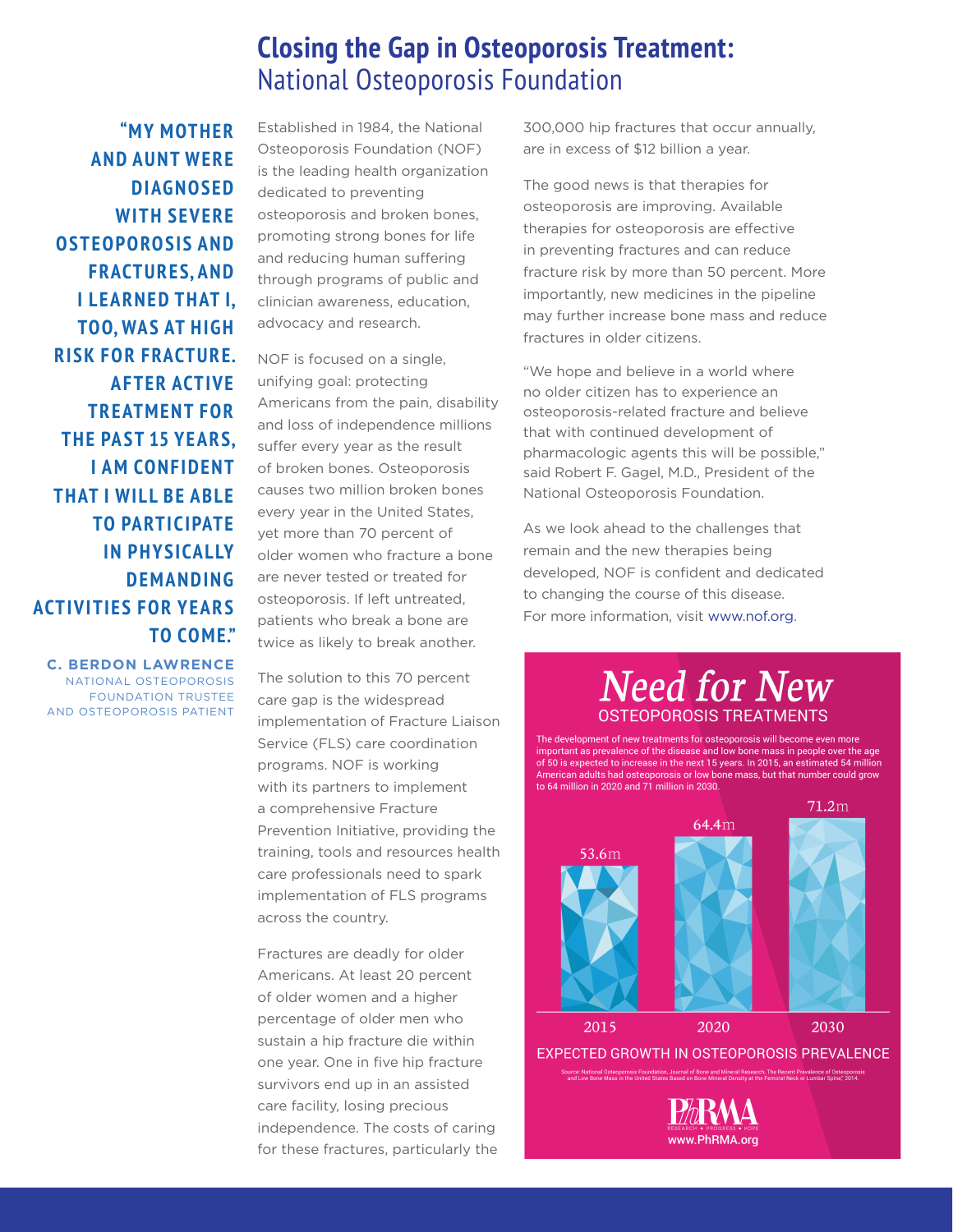### Innovative Osteoporosis Treatments in the Pipeline

In patients with osteoporosis, bone loss occurs when bone resorption occurs at a faster rate than that of bone formation, resulting in decreased bone density. The medicines in the pipeline today take advantage of our increasing understanding of the disease, using novel approaches to correct this imbalance or investigating new ways to administer treatment. Among the nine medicines in development for treating osteoporosis are:

- An oral medicine in development that selectively inhibits cathepsin K, the primary enzyme on osteoclasts that digests proteins during bone resorption. Osteoclasts are cells that resorb bone and secrete signaling factors to stimulate osteoblasts, cells that form bone. Abnormal cathepsin activity may be involved in multiple bone disorders including osteoporosis.
- A monoclonal antibody in development that binds to and inhibits the action of sclerostin, a protein encoded by the SOST gene. Mutations in sclerostin
- have been associated with abnormal bone growth. Inhibiting sclerostin may play a critical role in increasing bone formation and decreasing bone breakdown.
- A synthetic analogue of human parathyroid hormonerelated protein (hPTHrP) is in development for the treatment of postmenopausal osteoporosis. The protein hPTHrP is thought to be a critical cytokine for promoting new bone formation. The medicine is designed to build bone rapidly without inducing hypercalcemia *(cont. on page 4)*



## National Bone Health Alliance

A public-private partnership that brings together expertise and resources to collectively promote bone health and prevent disease; improve diagnosis and treatment of bone disease; and enhance bone research, surveillance and evaluation.

The Alliance's 52 member organizations, including several PhRMA member companies, are working with key regulatory agencies to bring about a shared vision: to improve the overall health and quality of life of all Americans by enhancing their bone health.

One project of the National Bone Health Alliance is focused on the standardization of the use of bone turnover markers in osteoporosis research.

For more information on the Alliance, visit www.nbha.org.